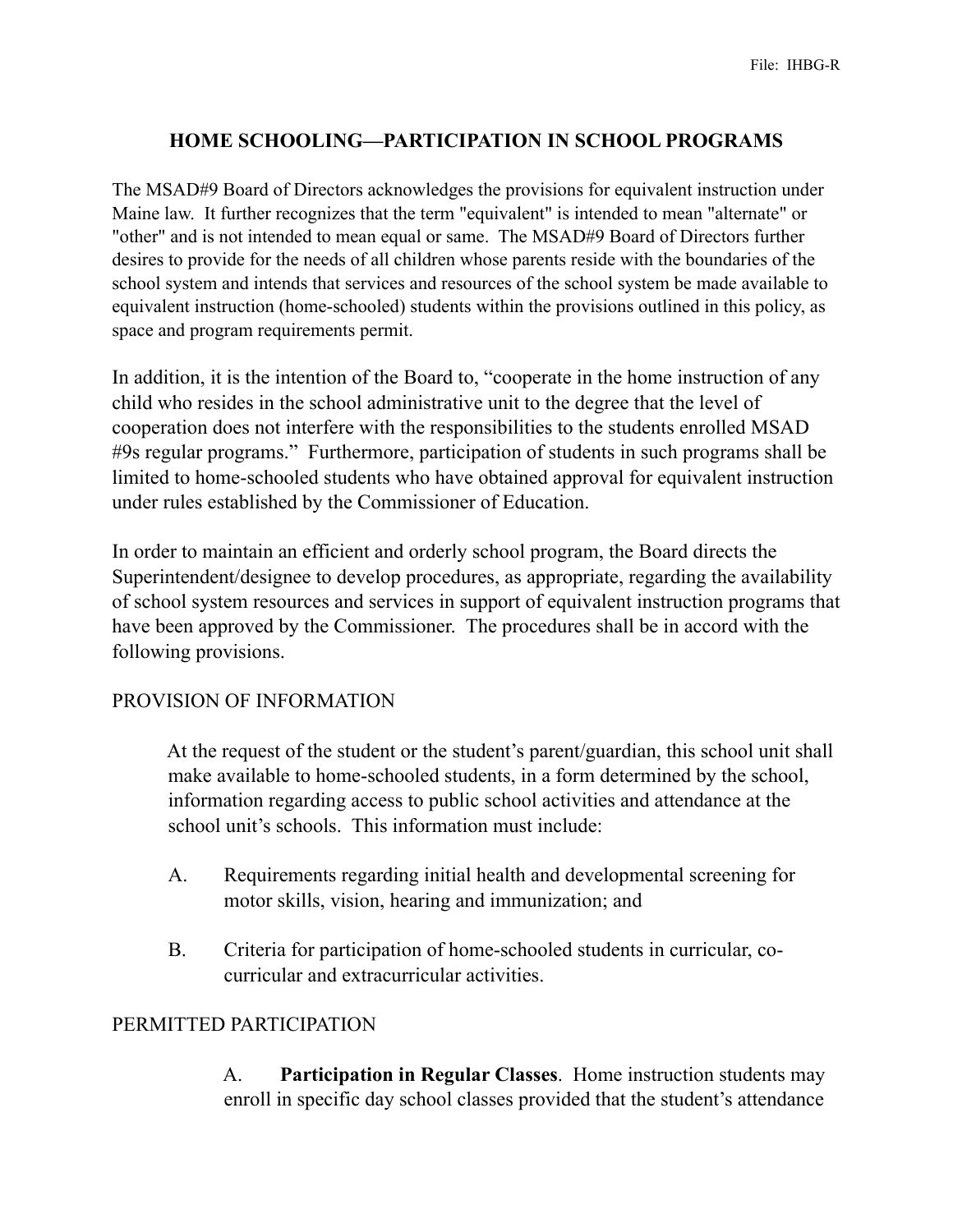is regular, the class is deemed to be age and grade appropriate and all prerequisite course requirements are met. In addition, the following shall also apply.

- 1. The student or the student's parent/guardian, on the student's behalf, shall apply in writing to and receive written approval from the superintendent/designee. Approval may not be unreasonably withheld.
- 2. The student shall demonstrate prior satisfactory academic achievement consistent with school unit policy and procedures applicable to all students.
- 3. The student shall comply with behavioral, disciplinary, attendance and other classroom rules applicable to all students. If a student fails to comply, the administration may withhold credit or terminate the student's participation.
- 4. Transportation must be provided by the parent/guardian or student. However, the student may use the same transportation as all other students in the school unit as long as additional expenses are not incurred and vehicle capacity is not exceeded.
- 5. The student shall complete all assignments and tests as required of all students in the same class.
- B. **Course Auditing**. Home instruction students may audit a course(s) provided the following conditions have been met.
	- 1. The student or the student's parent/guardian, on behalf of the student, shall apply in writing to and receives written approval from the Superintendent/designee to audit a specific course or courses. Participation may not be unreasonably withheld.
	- 2. The student agrees to meet established behavioral, disciplinary, attendance and other classroom rules applicable to all students. If a student fails to comply, the administration may terminate participation.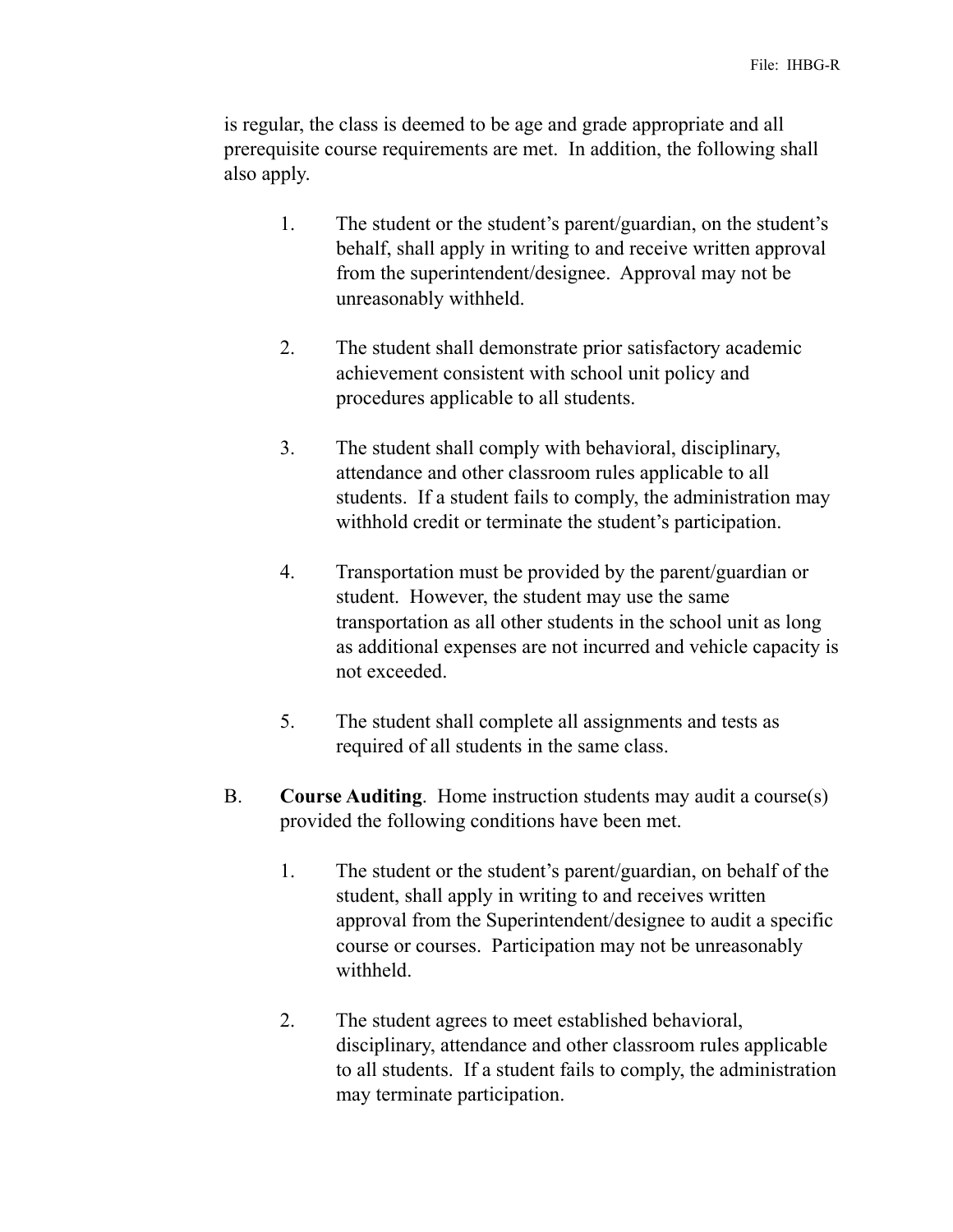## SPECIAL EDUCATION SERVICES

 Special Education Services will be available to eligible special education students in accordance with applicable federal and state laws and regulations.

## ADMISSION TO REGULAR PROGRAM/PLACEMENT

 A student who has been receiving home-school instruction and who seeks admission to the regular school program will be placed in a grade commensurate with the level of the student's academic achievement. Placement must be guided by the following.

- A. For students who transfer into school from an educational program that is not required to meet the standards of the system of Learning Results, the principal of the receiving school shall determine the value of the student's prior educational experience in considering a placement decision.
- B. Appropriate school staff may make recommendations concerning placement based on, but not limited to, factors such as the student's completed curricula and record of achievement, conferences with the student's parent or guardian, and administration of tests.
- C. The final grade placement decision shall be made by the principal. The principal's decision may be appealed to the Superintendent, whose decision shall be final.

## RE-ADMISSION TO THE SCHOOL PROGRAM

 Placement of home-schooled students who wish to be readmitted to the school program will be determined by the principal, who shall consult with members of the professional staff to the extent appropriate and, as deemed necessary to make a reasonable determination that the requisite academic standards have been met, collect from parents actual samples of coursework (e.g., homework, papers, examinations). The principal may also direct that a test or tests be administered to help determine the student's progress toward meeting the content standards of the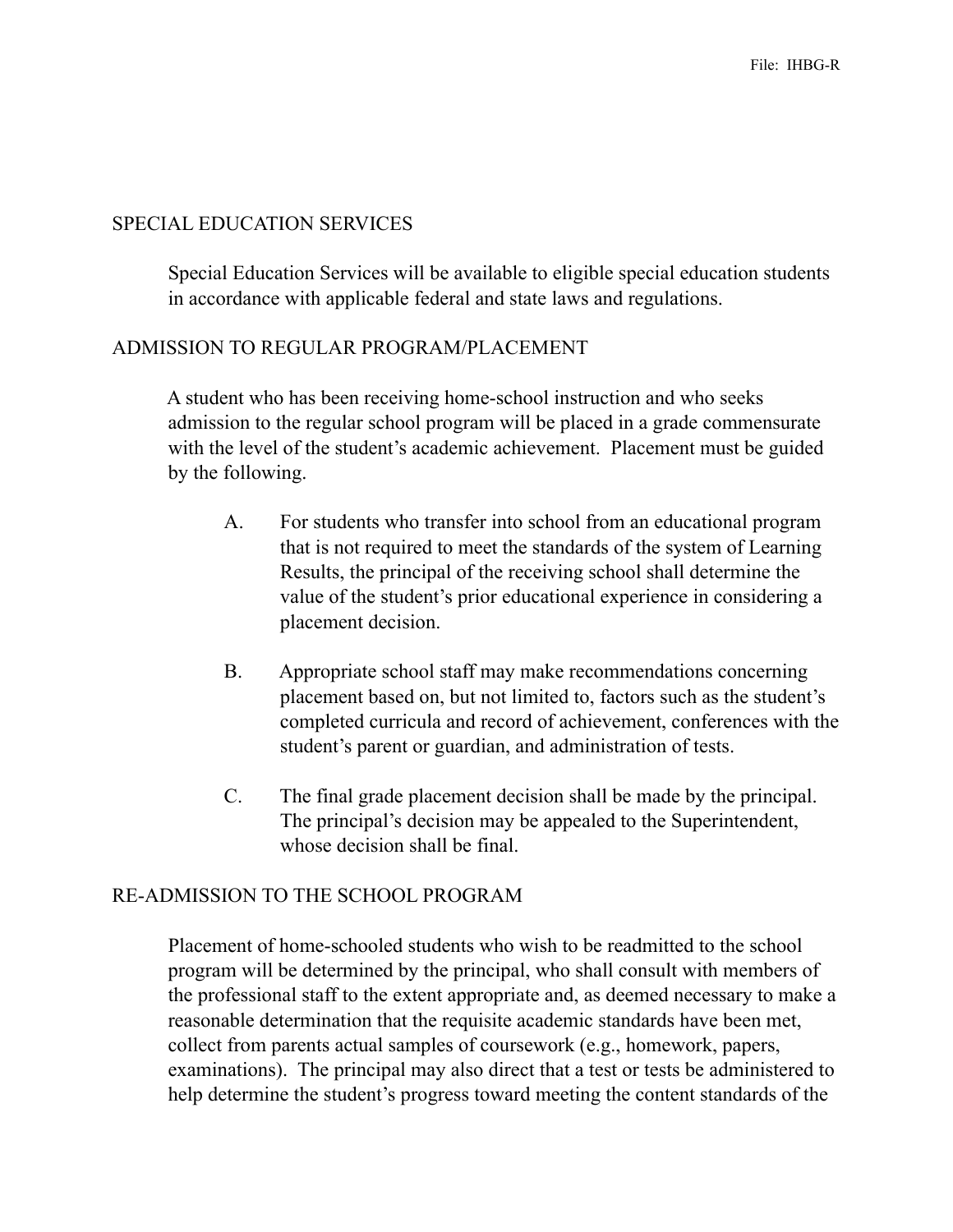Learning Results for the purpose of determining an appropriate grade level. The decision of the Principal may be appealed to the Superintendent.

## USE OF SCHOOL TEXTBOOKS AND LIBRARY BOOKS

 Subject to availability, a student receiving home instruction may use school textbooks, if the number of particular copies are sufficient, and library books owned by the school unit, subject to the following conditions.

- A. The use does not disrupt regular student, staff or special program functions.
- B. The student's sign-out period for a library book is the same as that applicable to regularly enrolled students.
- C. The student may sign out a textbook for a period not to exceed one school year.
- D. The parent/guardian and student agree to reimburse the school unit for lost, unreturned or damaged library books and textbooks and for consumable supplies used.

## USE OF SCHOOL FACILITIES AND EQUIPMENT

 A student receiving home-school instruction may use public school facilities and equipment on the same basis as regularly enrolled students if the following conditions are met.

- A. The use does not disrupt regular school activities.
- B. The use is approved by the school Principal in accordance with established school policy.
- C. The use does not create additional expense to the school unit.
- D. The use is directly related to the student's academic program.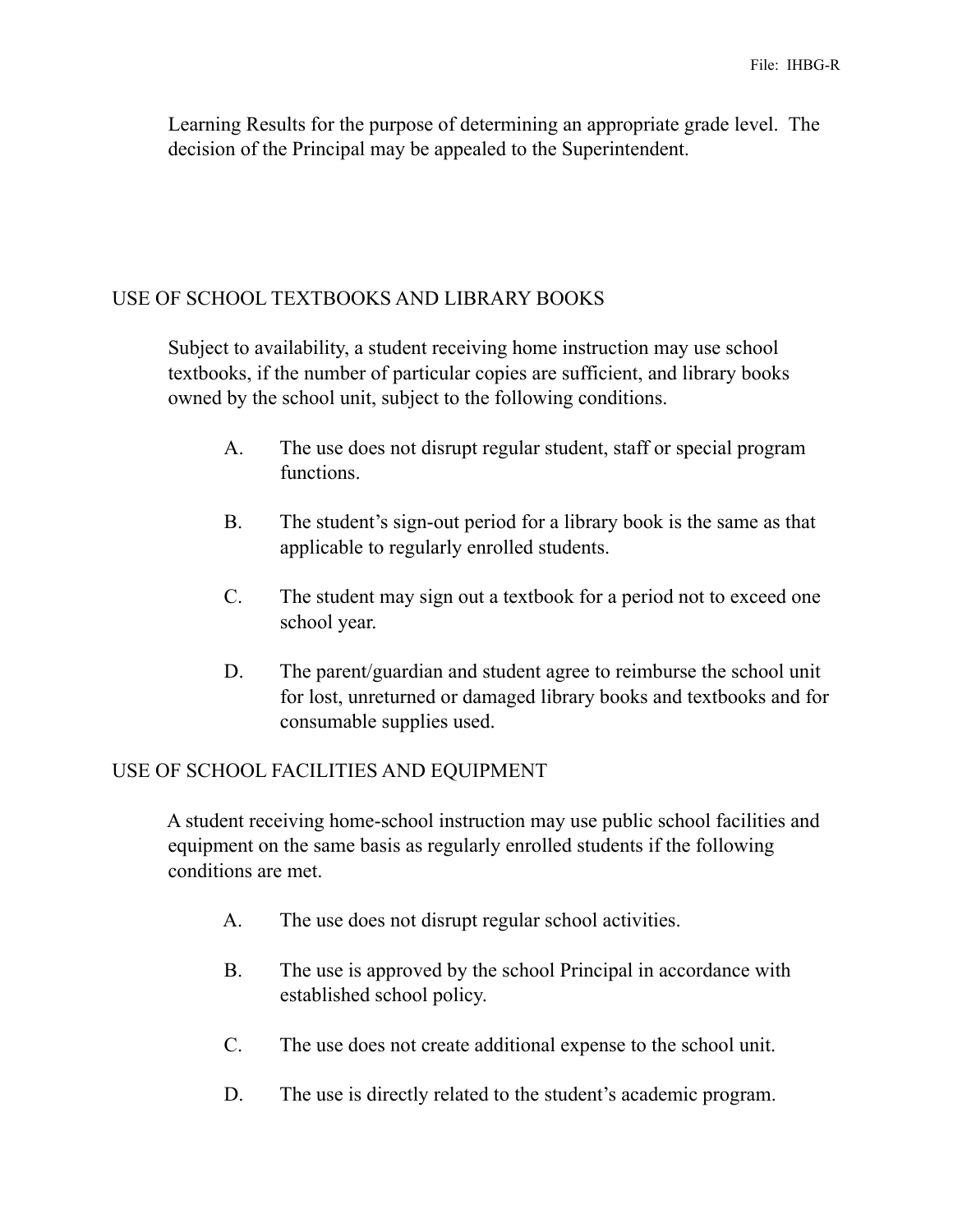E. The use of potentially hazardous areas, such as shops, laboratories and gymnasiums, is supervised by a qualified employee of the school unit, approved and assigned by the Superintendent.

#### MAINE EDUCATIONAL ASSESSMENT

 If a parent of a student in an equivalent instruction program requests to have the student participate in the Maine Educational Assessment (MEA), such request must be granted. Participation in such examinations must be in compliance with all rules and procedures governing testing conditions in the school unit.

## ACADEMIC CREDIT

 A student receiving home-school instruction must receive academic credit subject to the following requirements.

- A. Academic credit for individual courses must be awarded if the student meets required academic standards applicable to all students enrolled in the same course.
- B. Academic credit must be awarded for successful completion of alternative instruction opportunities sponsored by the school and available to all students.

## HIGH SCHOOL COURSE CREDITS AND DIPLOMA ELIGIBILITY

 The following standards govern the awarding of course credits and a graduation diploma to a student receiving home-school instruction who seeks admission or readmission to the high school.

- A. A student shall earn high school credits for satisfactory completion of courses in the high school pursuant to 20-A MRSA § 5021, subsection 2, paragraph A.
- B. Required course work for graduation requirements must be completed at Mt. Blue High School or other full-time secondary schools approved by Maine or other states. Mt. Blue High School will honor and award credit (no grade) for successful completion of equivalent instruction. Home school student's grades will be posted as pass/fail on the transcript and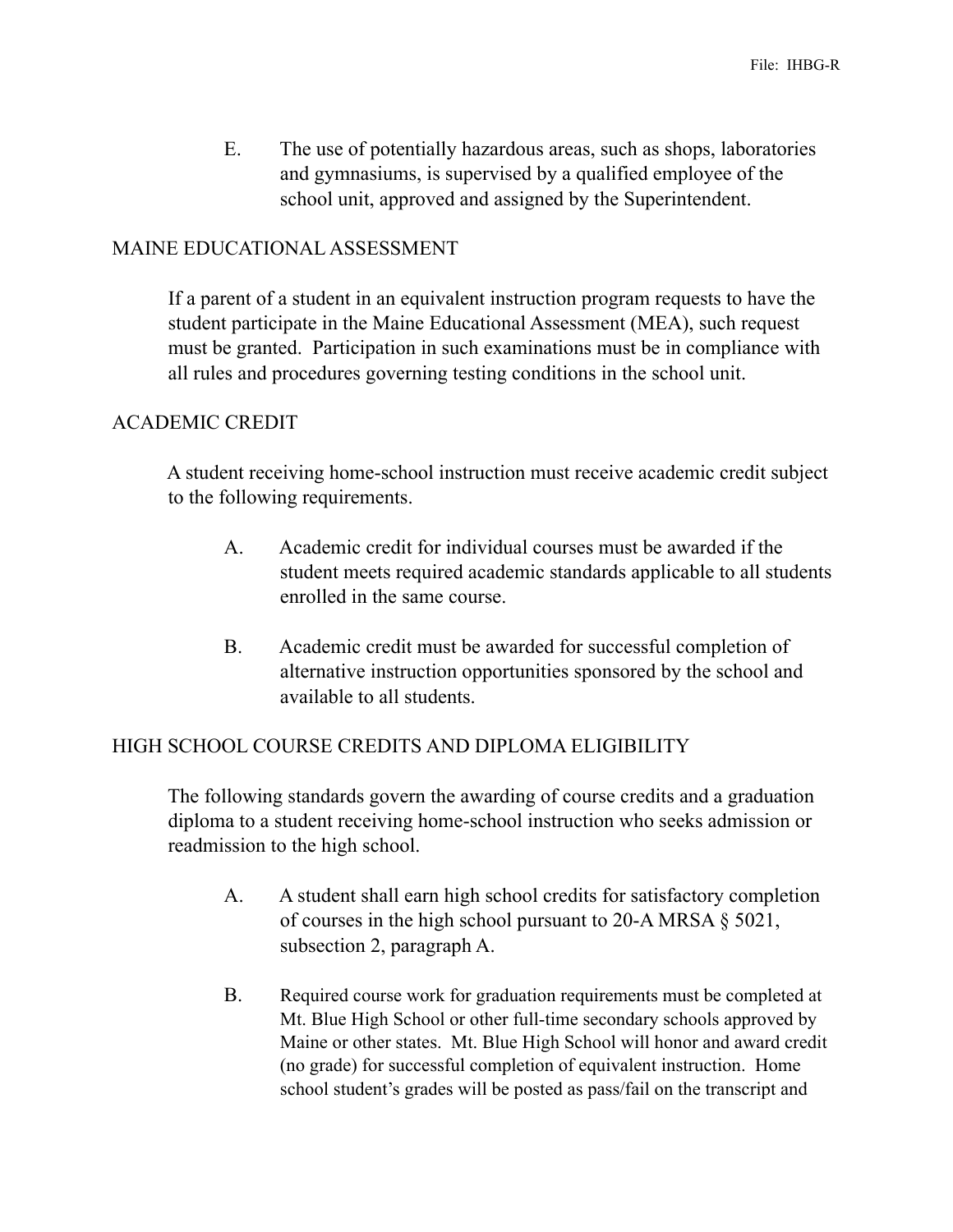will not be entered into the grade point average for class standing. Student grade point averages will only be computed for those classes attended in accordance with the attendance policy at Mt. Blue High School or at other "full-time" secondary schools approved by Maine or other states. Home schooled students must earn a minimum of twelve (12) credits directly from Mt. Blue High School or at other "full-time" secondary schools approved by Maine or other states, prior to being included on the class rank/standing list.

- C. Requests for transfer credit for equivalent instruction completed at non-approved private schools, at private schools that elect not to meet requirements under 20-A MRSA § 2901 or through other equivalent instruction programs must be evaluated on the merits of the documentation provided. The Principal and guidance staff shall conduct these evaluations on request by the student or the student's parent/guardian.
- D. For students who transfer into a secondary school from another state or an educational program that is not required to meet the standards of the system of Learning Results, the principal of the receiving school shall determine the value of the prior educational experience toward meeting the standards through the local assessment system.
- E In order to qualify for a Mt. Blue High School diploma, home schooled students must spend their senior year at Mt. Blue High School. Awarding of a high school diploma by the local school is conditioned upon the student's demonstration of having satisfied all specific course credit or other requirements established by the Board. The Board may establish resident credit requirements as a precondition for the awarding of a local school unit diploma.

#### **FOR STUDENTS GRADUATING AT END OF 2006-2007 SCHOOL YEAR**:

Awarding of a high school diploma by the local school is conditioned upon the student's having met the content standards of the applicable content areas of the system of Learning Results as determined by the local assessment system and the student's demonstration of having satisfied all specific course credits and additional diploma requirements as specified by Board policy. The Board may establish resident credit requirements as a precondition for the awarding of a local school unit diploma.

## PARTICIPATION IN CO-CURRICULAR ACTIVITIES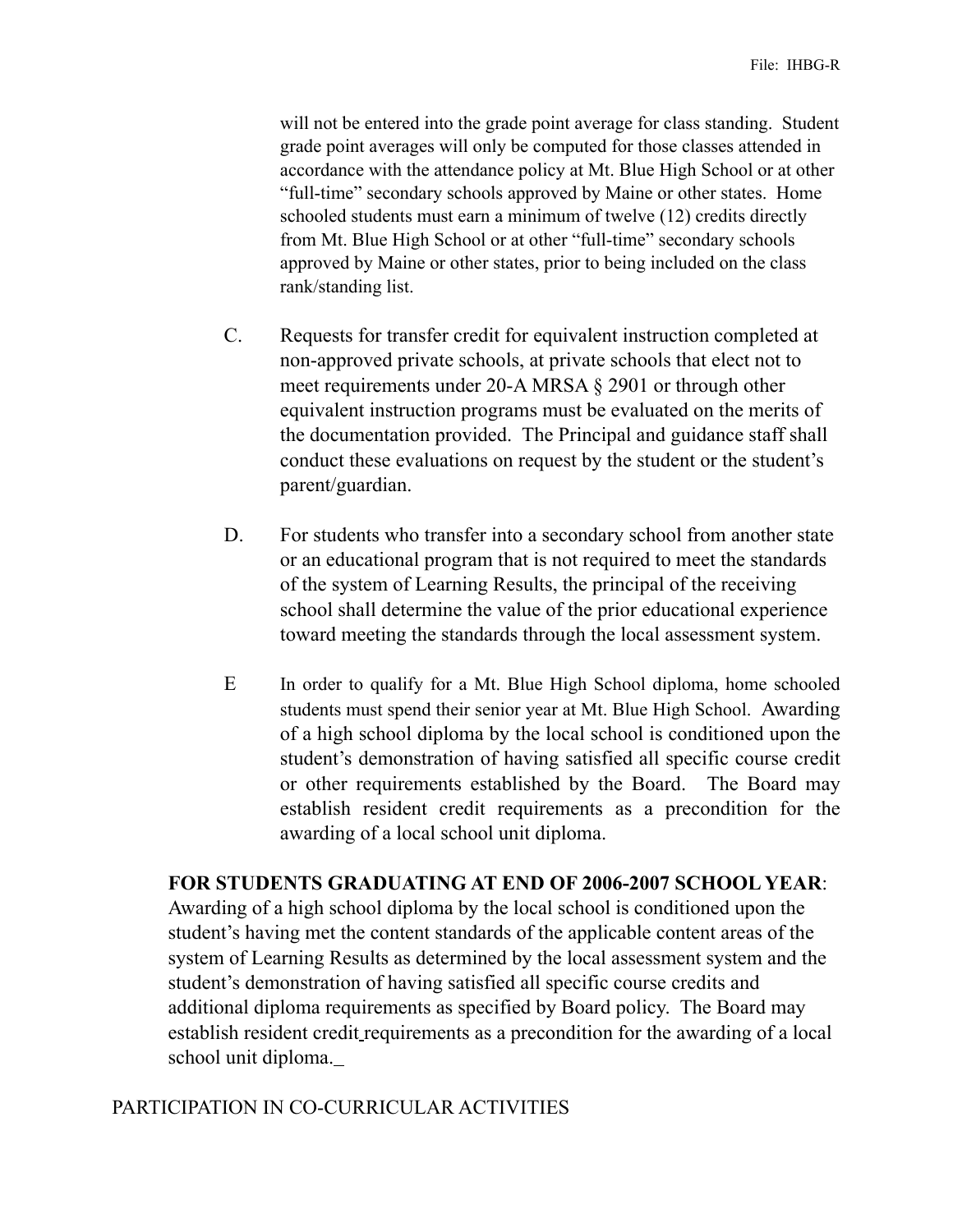Students receiving home-school instruction may participate in co-curricular activities such as field trips, assemblies, and academically-related fairs provided:

- A. Prior written permission is obtained from both the parent and the Principal; and
- B. The student has agreed to meet established behavioral, disciplinary, attendance and other rules applicable to all students.

## PARTICIPATION IN EXTRACURRICULAR ACTIVITIES

 Students receiving home-school instruction are eligible to try out for extracurricular activities sponsored by the school unit, provided the student applies in writing if the following requirements are satisfied.

- A. The student agrees to abide by equivalent rules of participation as are applicable to regularly enrolled students participating in the activity and provides evidence that the rules of participation are being met.
- B. The student complies with the same physical examination, immunization, insurance, age, and semester eligibility requirements as regularly enrolled students participating in the activity. All required documentation must be made available upon request by the school unit. The school principal is authorized to collect from parents actual samples of coursework (e.g., homework, examinations, etc.) as he/she deems necessary in order to make the determination that the necessary academic standards have been met.
- C. The student meets equivalent academic standards as those established for regularly enrolled students participating in the activity and provides evidence that the academic standards are being met.
- D. The student abides by the same transportation policy as regularly enrolled students participating in the activity.

# STANDARDS FOR PARTICIPATION WHEN TUITION PAYMENT TO ANOTHER UNIT IS REQUIRED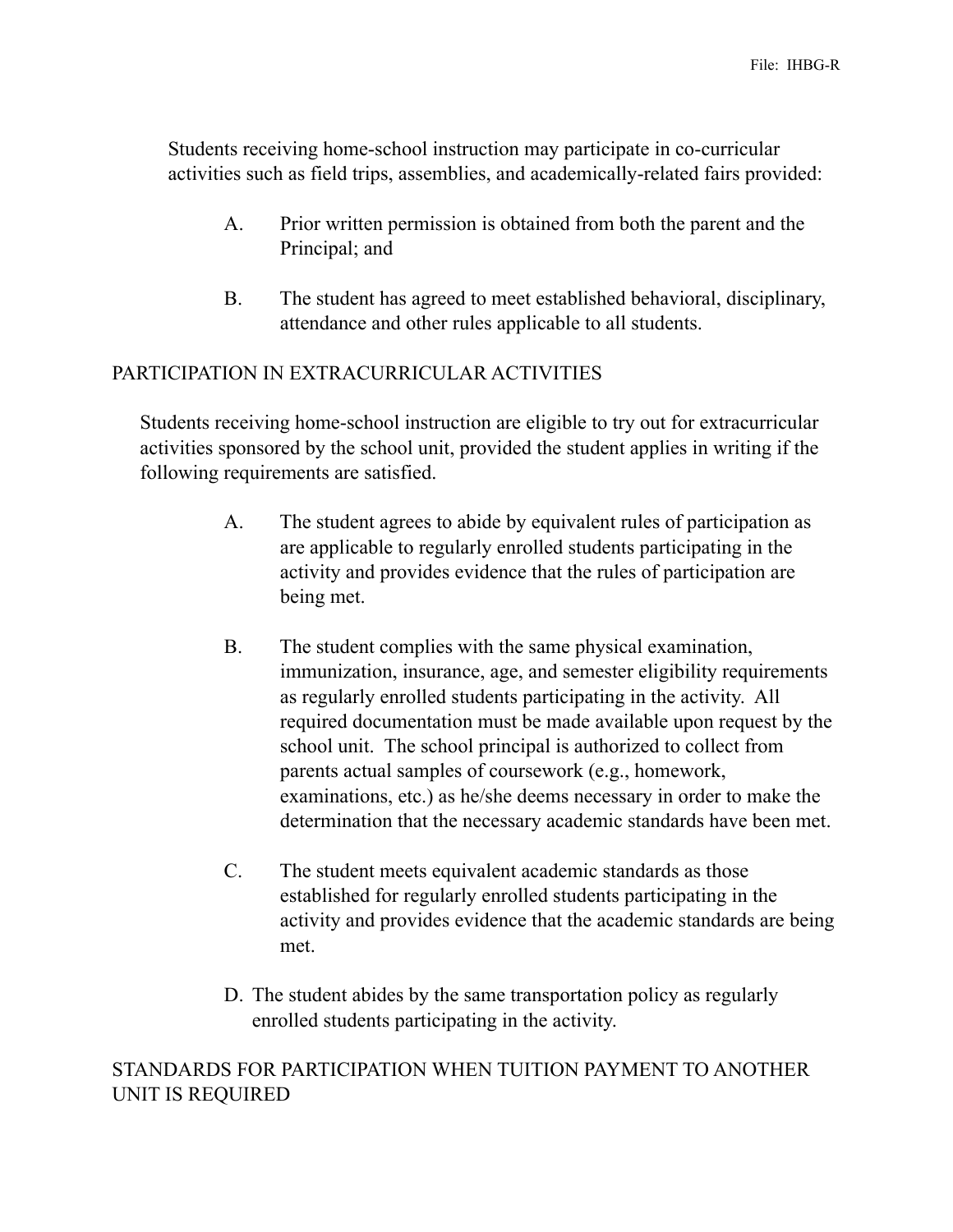If and when the school unit does not provide academic instruction for specific grade levels, the following applies for students enrolled in an approved program of equivalent instruction.

- A. **Class participation**. The home-schooled student or the student's parent/guardian shall request authorization from the resident local school unit to apply to another school unit for permission to participate in classes or activities in that other school unit.
- B. **Tuition payment**. Tuition payments for home-schooled student participation in a local school unit, including attendance at an applied technology center or an applied technology region, other than the applicant's resident district, is the responsibility of the home-schooled student, the student's parent/guardian or the student's resident school administrative unit, in accordance with school unit policy. Participation may not be unreasonably withheld.
- C. **Participation eligibility**. A tuitioned, home-schooled student is subject to the rules relating to eligibility for participation in cocurricular or extracurricular activities as may apply at the receiving school unit.
- D. **Interscholastic activities**. A tuitioned, home-schooled student attending classes in more than one receiving school unit is not eligible for participation in interscholastic activities at any local school unit.

## APPEALS

 Appeals from administration and application of the Board policy are heard by the Board, whose decision is final and binding. Appeals that question the Board policy compliance with legal requirements must be made to the Commissioner, whose decision is final and binding.

Legal Reference: 20-A MRSA §§5001-A(3), 5021-5025 Ch. 125 §§ 5.03, 6.02, 7.02 (Me. Dept. of Ed. Rules) Ch. 130 (Me. Dept. of Ed. Rules) Cross Ref:IHBG - Equivalent Instruction (Home Schooling).